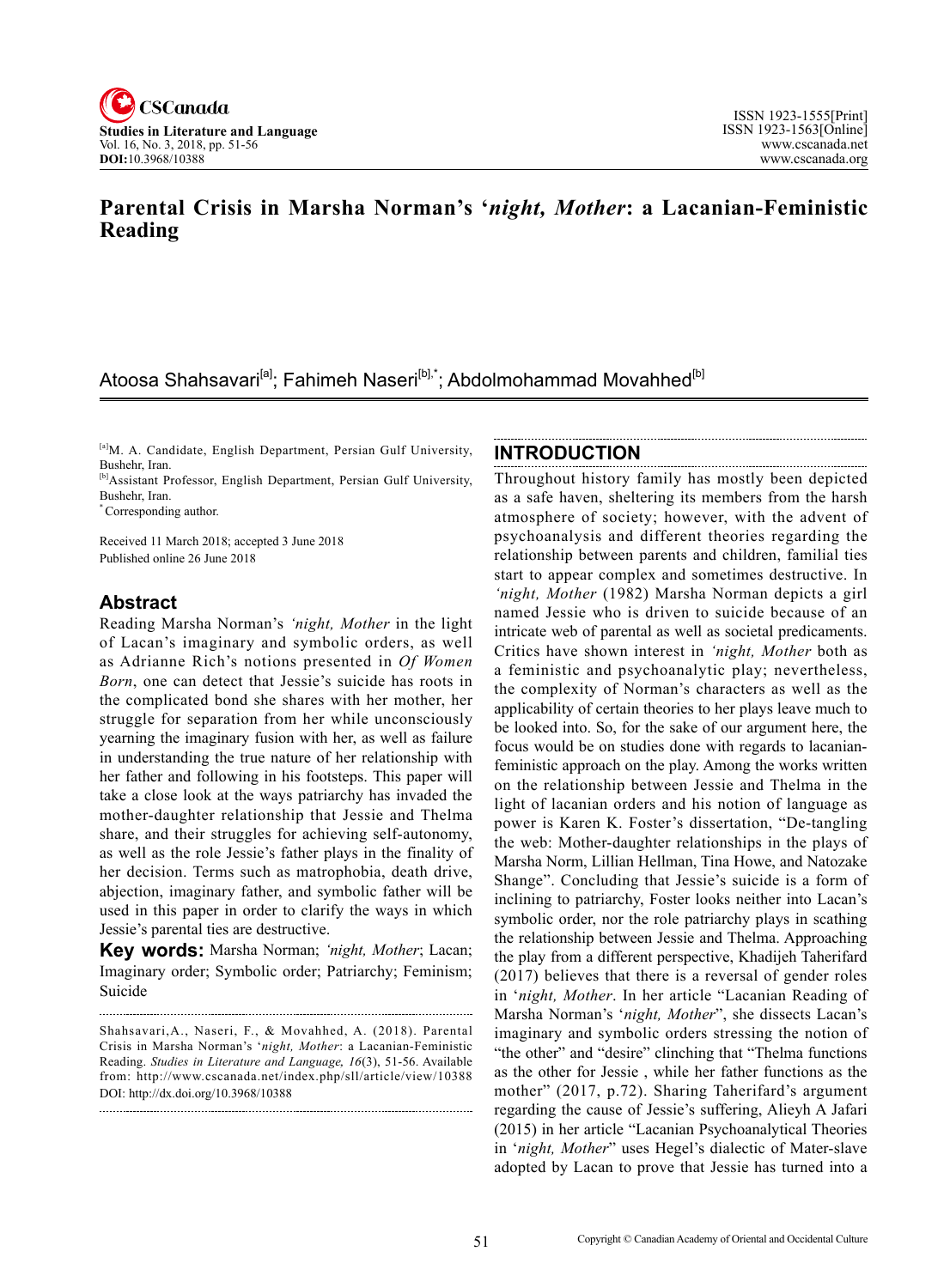slave among "others" who are "patriarchal forces", the worst of whom is her mother who is "the big other" (2015, p.143). She goes on to contend that Jessie's suicide is a way for her to have her say and achieve self-rule(p.143). Regarding mother-daughter relationship in the play it is John Kundert-Gibbs's paper that clarifies how Marsha Norman shatters the image of home and family with the familial setting she creates for the harsh reality of her play. In "Revolving It All**:** Mother-Daughter Pairs in Marsha Norman's *'night, Mother* and Samuel Beckett's *Footfalls*", he argues that a reversal of roles has happened in the play; therefore, Jessie has become mother to her mother and that explains the reversal of the cycle of power in *'night, Mother*. As valuable as his notions are, it seems that he has ignored the role that Jessie's father plays in her committing suicide. In this paper by analyzing *'night, Mother* in the light of Lacan's psychoanalytic theories and Rich's feministic ideas, it would be argued that Jessie's suicide has its roots in the complicated bonds she has with both her mother and father. It is hoped that the results of this research would shed more light on the application of Rich's feministic ideas and Lacan's symbolic and imaginary orders on the play.

<sup>1</sup>Lacan's imaginary and symbolic orders are among the functions of psyche, and are respectively concerned with the formation of child's identity with regards to her mother and father. Imaginary order starts from birth for six months "when we are joyfully united with our mother, receiving food, care, and all our comfort from her" (Bressler, 2012).It is between the age of six and eighteen months that we enter mirror stage. In the mirror stage the baby who has not yet learned to stand by himself sees its image in the mirror, assuming it has the qualities it is yet to master. It appears "already to be" what it will "only later become" (Gallop, 1985). During the mirror stage the wholeness of image in the mirror contrasts with the reality of fragmented body parts. This contrast is experienced as "an aggressive tension" between the real body and the image in the mirror (Evans, 2006). This aggression is an essential feature of Narcissism. Hence, Narcissism can range from "extreme self-love" to "extreme suicidal aggression" (p.6). The next lacanian order, symbolic order, is the phase of father's domination in which he presents cultural norms and laws, and castrates his children in order to follow him to be socially acceptable (Bressler, 2012). From early on Lacan put great emphasis on the role of father in the formation of psychic health; thus, his absence can cause many problems for a child.

In the play, Jessie and Thelma are entrapped in a metaphorical imaginary order devoid of seeing themselves as separate entities. They are trapped in a suburban house without any visitors, which make them excluded from the outside world and patriarchal society. They

are in constant struggle to be separated from each other and from the engulfment that the masculine society has associated with the female sex. Passing the metaphorical imaginary order and entering symbolic order, Jessie turns away from her mother to her father in the hope of finding a way to get out of her plight of womanhood; however, failing to see the oppressive nature of her father leads her to self-destruction. The fact that Jessie shoots herself with his father's gun, which was found with the help of her mother with the bullets bought by her brother while she was wearing her son's trousers shed light on the destructive nature of familial ties in a patriarchal society such as pictured in the play. When Jessie says "see? Everybody's doing what they can" (p.14), she admits the role of all her family members in her decision. In order to elaborate more on the subject, in the rest of this paper, the discussion of imaginary order and formation of mother-daughter bond will be followed by explaining the application of the symbolic order, and the realm of the patriarch.

## **1. THE IMAGINARY ORDER AND FORMATION OF MOTHER-DAUGHTER BOND**

One function through which women have partly succeeded to exhort their power in patriarchal societies is motherhood. In spite of being manipulated by patriarchs, motherhood still provides tiny claims of power for women through the baby's dependence on them. This power, which might be a compensation for women's total "powerlessness" in other arenas of society lies in their ability to grant, spare food, care, and retain a baby's health and well-being (Rich, 1986). This ability gives a woman powers that threaten her counterpart and that might be the reason why the image of women's womb, "the ultimate source of her power" has been manipulated throughout history to be considered "a source of powerlessness"(p.68).

 Being afraid of the power women could have, patriarchal societies feel the need to marginalize them in one way or another. As an example in '*night, Mother*, Thelma never got divorced in spite of being in a loveless marriage. She preferred to forget about her happiness and stayed to take care of her baby because that gave her a sort of power. Her husband married her because she was a simple country girl and then he expected to see in her much more than a country girl. She explains how her husband treated her as "he felt sorry for me. He wanted a plain countrywoman and that's what he married and then he held it against me for the rest of my life like I was supposed to change and surprise him somehow" (p.47). Having the privilege of being a male or the leader of the pack, he gave himself the right to ignore her because of her not meeting his expectations.

Throughout the play Thelma's submissive outlook is

<sup>&</sup>lt;sup>1</sup> I have used Gallop's, Evan's, and Bressler's readings of Lacan to cut short my theory section because of the space limit of this paper.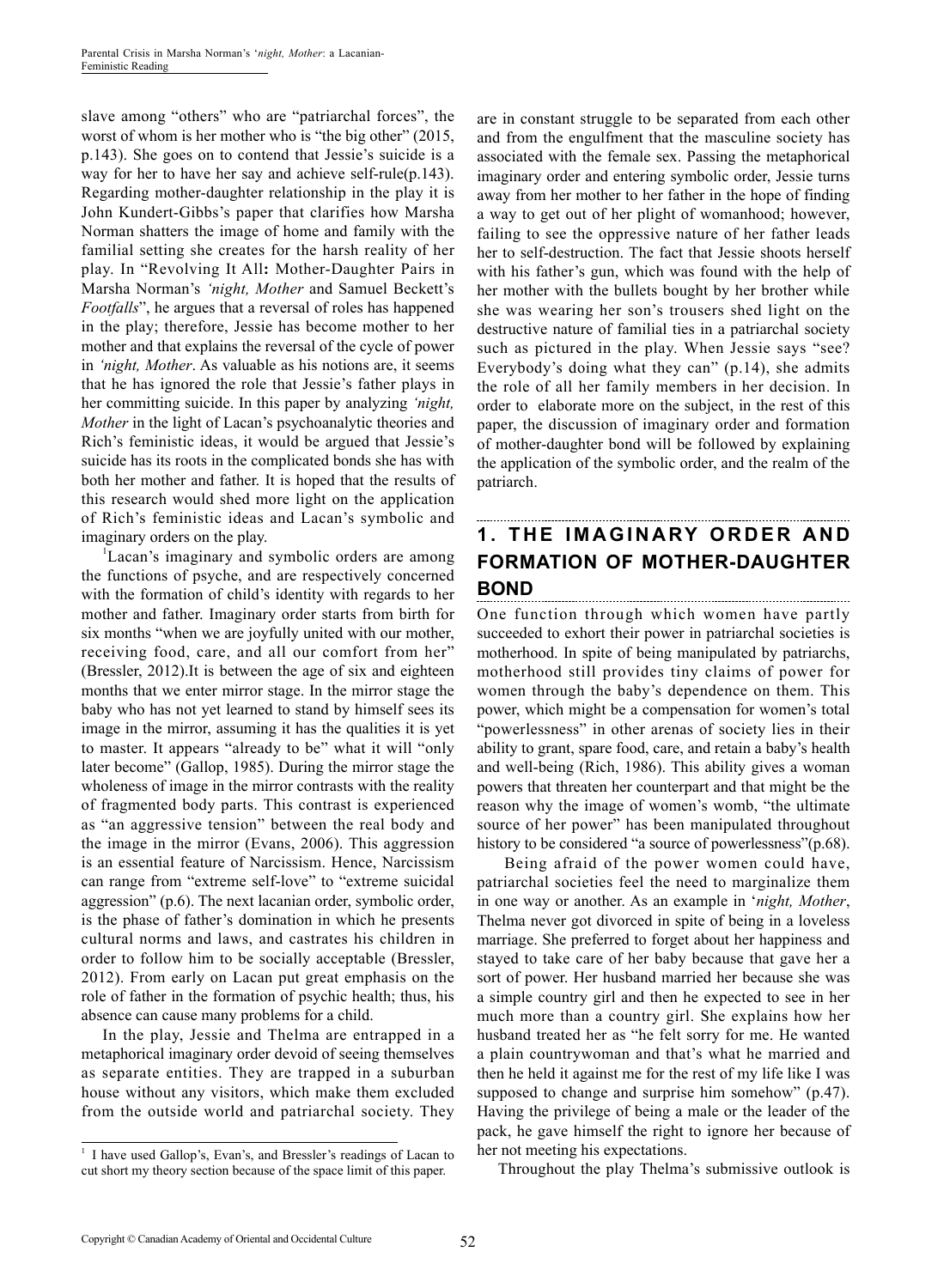strongly highlighted. She never fights for anything and believes "Things happen .You do what you can about them and you see what happens next" (p.58). When Jessie tries to explain the reasons for her suicide she cannot understand since she has never expected more than she already had as a woman. She says: "You make me feel like a fool for being alive, child, and you are so wrong! I like it here, and I will stay here until they make me go, until they drag me screaming and I mean screeching into my grave" (p.78). Bearing in mind that she is a product of patriarchal society, Thelma clings to the only place she feels safe in, that is, her house, and makes herself busy with what she is supposed to do, which is housework. When she advises Jessie she says "There's nothing really sad going on right now. If it was after your divorce or something that would make sense" (p.29). Her ignorance about the rights she could have enjoyed in life makes her think that only if Jessie's sadness was about her husband leaving her it could have made sense. The reason might be that she is used to living in a male-dominated society. That is the only world she belongs to, a world ruled by masculine presence.

As a result of leading her life under suppression, Thelma's conformity has turned her into a woman bowing to patriarchal rules. When she says "I don't know what I'm here for, but then I don't think about it" (p.34), she is, in fact, escaping from facing the truth, and expects Jessie to do the same, because that is the only path she could take. The way her husband has undermined her role as an entity whose existence in his life was merely bound to housework manifests the ugly truth of the repression she endured all her life. Thelma recounts the story of their courtship as her husband used to say, "I'm sitting in the mud, he comes along, drags me in the kitchen, 'she's been there ever since'" (p.45). Jessie's father believed that he was the savior of his wife since he pulled her out of mud and brought her into his kitchen and she has been living in there ever since. The way he recounts this story hurts Thelma since she believes it is not the truth, and tells Jessie that it is "a big fat lie" (p.46). He has not been Thelma's savior, although in his narcissistic way of thinking considered himself to be so.

Nevertheless, despite all her conformity there is still some unconscious feeling of entrapment in the role her husband has ascribed to her. She has been a mother to her daughter and a kitchen servant to her husband and that is all she has experienced as a woman. Deep down in her unconscious mind Thelma hopes to get rid of all these restraints and act independently. This can be seen in her bragging about her wish to sell the milk can. In an act of doing business she utters "I shoulda got you to bring down the milk can. Agnes Fletcher sold hers to somebody with a flea market for forty dollars apiece" (p.10), and Jessie says she will. Assuming the act as the role that the head of the family would function to support his family, Thelma's wish to sell the milk can is the beginning of a stage in her life to play the role of her husband, and get away from the restraints which have been imposed on her.

Besides, considering the milk as a symbol of motherhood, the fact that it has been engulfed in the can suggests Thelma's motherhood being entrapped in life. In a scene that Jessie talks about the way Dawson has bought her new bullets, Thelma becomes frustrated for not knowing what was coming up because she was talking on the phone with Agnes about the milk can (p.14). This suggests that her obsession with the milk can, in spite of wishing to get rid of it, has cast away her attention from her daughter and what was going on in her life. It is as if the suffocation inside the milk can has deprived both mother and daughter of any relationship, to the point that selling it or getting rid of it can be lucrative for both of them.

Any image linked with milk is reminiscent of imaginary order and *'night, Mother* is rich in using these images. As Foster (1994) also contends the wealth of imagery associated with milk constructs the imaginary order in the play (p.2). Foster believes finding bullets in a milk can represents Jessie's conflict "between the good breast/bad breast metaphor" (p.19). Nevertheless, it seems plausible to think that finding bullets in the milk can could also associate the maternal nourishing quality of milk with brutal destructivity of bullets. Later on Thelma directly says that she hates milk, "I hate milk. Coats your throat as bad as okra. Something just downright disgusting about it" (p.42). Jessie also has the same opinion "I thought it was my memory that was bad but it's not. It's the milk" (p.46). It is as if both women find codependence of their relationship in this metaphorical imaginary order suppressing. In their last conversation Jessie tells her mother that she should drink milk and she answers "not anymore. That hot chocolate was the last. Hooray "(p.54). Hooray is an exclamation of joy, and shows that Thelma is finally done with milk; therefore, she can sell the profitable milk can and get rid of the milk that has coated her throat and deprived her of any voice. This leads to a new stage in her life which makes her more a woman rather than a housewife and mother.

As it appears, in an act of enabling two females, Norman presents the genuine conversation between the mother and daughter and the very suicide of Jessie in a way that as Burkman describes "Mother and daughter merge as they separate, the death of one giving life to the other" (see also Gibbs,1996). As a matter of fact Gibbs (1996) finds Thelma's dependence on her daughter so severe that he considers Jessie's death as "an actual rebirth" for Thelma (p.60). Retrospectively, Jessie is also able to finally break the chains between her and her mother. This is the final triumph of them both when she acts independently against the norms of patriarchal society.

Since patriarchy has invaded mother-daughter relationship by repressing mothers and luring them into underestimating their power, they have turned into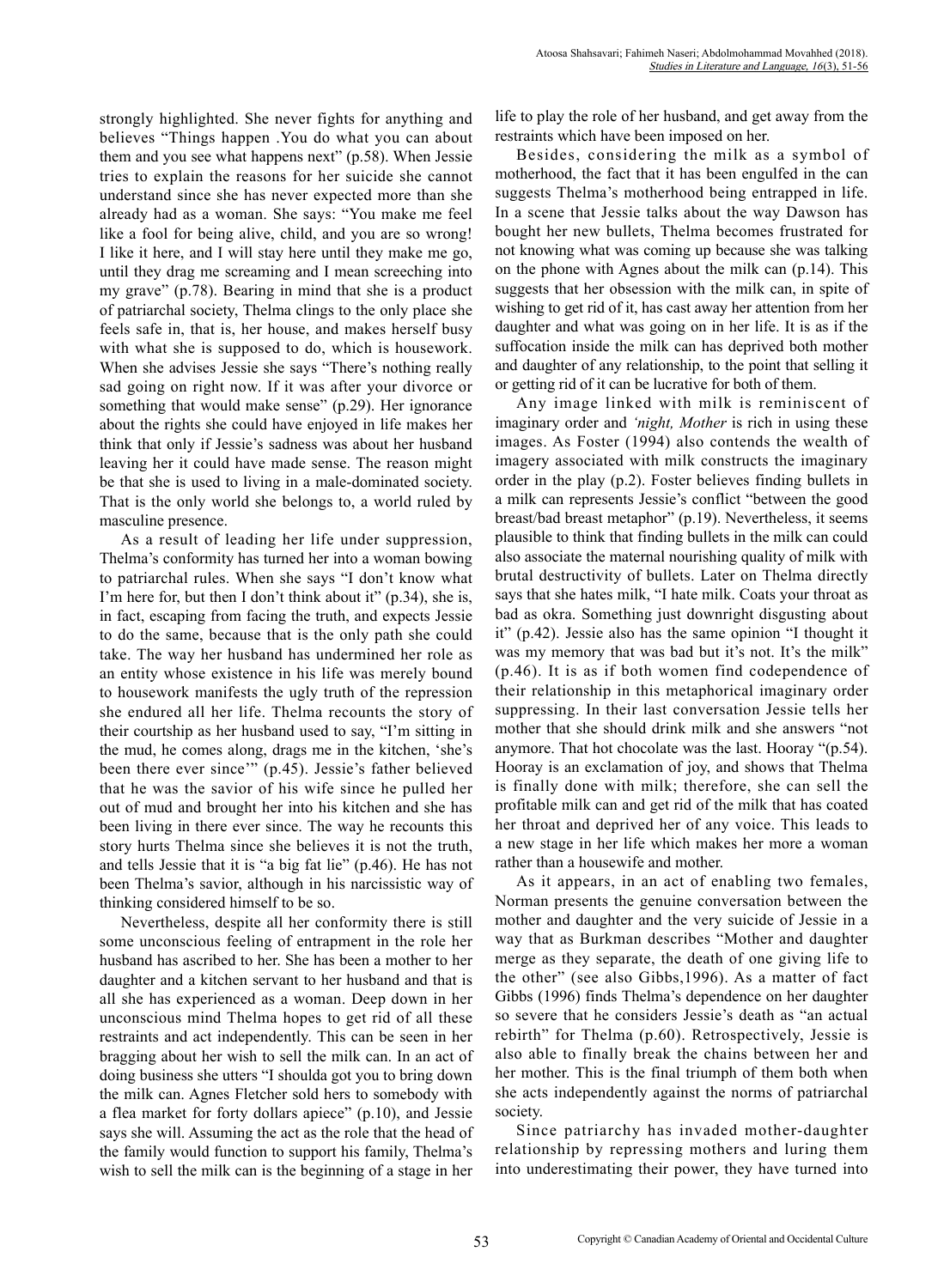agents through whom womanhood is taught. Although their conformity reassures them that their daughters can survive in the masculine world "the anxious pressure of one female to another to conform to a degrading and dispiriting role" deprives daughters of being thoroughly and properly mothered (Rich, 1986). In *'night, Mother* when Jessie complains about her brother's lack of respect for her privacy by saying "it's mine [my life] to worry about not his" (p.22), conformity and passivity play a role here not to let Thelma teach Jessie stand for her right. She suggests to Jessie that they can avoid seeing Dawson so that Jessie would be comfortable. When Jessie says "I read the paper. I don't like how things are, they are not any better out there than they are here" (p.31) her mother suggests her not to read newspapers and take the TV out. She wants to teach her the strategy of survival that she has performed all her life to make sure she would survive as well. This lies on the fact that generally mothers feel that their daughters are extensions of them.

This is supported in the play when Thelma says, "Everything you do has to do with me, Jessie. You can't do anything, wash your face or cut your finger, without doing it to me. That's right! You might as well kill me as you, Jessie, it's the same thing. This has to do with me, Jessie" (p.72). Thelma's claims show her inability to see her daughter as an independent being separate from her. In other words, in Thelma's eyes Jessie is an extension of her. Nevertheless, Jessie's answer is shocking to her when she says, "then what if it does! ... What if I could take all the rest of it if only I didn't have you here? As if the only way I can get away from you for good is to kill myself  $(p.72)$ .

Here it seems that Jessie is making an effort to separate herself from her mother by trying not to live a life of subservience like hers even if the cost is her life. For years she was practicing abjection to separate her identity from her mother's by, for instance, showing no interest in food as it is evident in recurrent exclaims of her mother "you didn't eat a bite of supper" (p.36). "You never liked eating at all did you? Any of it? What have you been living on all these years? Toothpaste" (p.53)? in her book, *An Essay on Abjection* (1982), Julia Kristeva argues that food loathing is "the most elementary and most archaic form of abjection"(para.4). She goes on to explain that the feeling of nausea and lack of interest to receive food separates one from the maternal figure who presents it. It is a claim of "establishing" one's self. It is like saying "I am in the process of becoming the other at the expense of my own death"; therefore, abjection could be counted as a kind of "narcissistic crisis" (para.4). Jessie's lack of interest in food signifies her effort to escape away from the dependence on her mother. She tries to resist everything associated with her mother concerning that in case she might become just like her. In other words, she has "matrophobia" which is referred to by Adrianne Rich (1986) as "the fear not of one's mother or of motherhood but of becoming one's mother" (p.134).

Since mothers are associated with the restraints that rest upon the female sex, they stand for "the martyr", and "the victim" in us, giving us a sense of entrapment (Rich, 1986). That is why daughters attempt to separate themselves completely from their mothers avoiding to become just like them. She believes that the passivity and "victimization" of mothers when they accept "whatever comes" set fire of rage in their daughter who is supposed to look up to her mother to understand what means to be a woman (1986). Rich argues that when a girl begins to hate her mother for representing the restraints of womanhood this "matrophobia" pulls her unconsciously towards her mother (p.236). To that end, no matter how hard Jessie tries to escape from her mother, unconsciously she longs for that safe feeling of fusion with her in the imaginary order because of her "death drive". As Evans (2006) describes, Lacan's notion of "death drive" is "a nostalgia for lost harmony", "a desire to return to the pre- oedipal fusion with the mother's breast" (p.33).

Jessie's last request from her mother is for food, hot chocolate and caramel apple, containing milk which she has been avoiding before. Now at the crucial moment that she is trying to be totally split from her mother, her longing for food is associated with imaginary order. Moreover, as Jessie admits one of the reasons why she lost her husband was that he made her choose between cigarettes and him, and she chose cigarettes. As Jessie claims, "I never understood why he hated it so much when it's so good. Smoking is the only thing I know that's always just what you think it's going to be" (p.56). According to Freud's pre-oedipal developmental phases, in oral phase when we take pleasure in sucking our mother's breast, we would later enjoy kissing and sucking our thumbs (Bressler, 2012). Smoking is also an oral activity which involves sucking and could be compared to taking pleasure of receiving care from a maternal figure in disguise. This can be traced back to this stage of life, reminding us that we can never go back to that safe stage of union with our mother. As stated by Nancy Chodorow in her book *The Reproduction of Mothering(1979*) when the child starts to feel her mother as a separate entity "orality and the oral attitude of incorporation (the fantasy of taking in the mother or her breasts)" appears as a "defensive technique" (P.59), and smoking can also be considered as such.

 After all the struggles she went through for achieving autonomy in a society that has deprived her and women before her of any power, and has penetrated into the most private bond between mothers and daughters, Jessie commits suicide as a protestation to the patriarchal society and to the conventional mother conforming to this society. She claims "This is how I have my say. To Dawson and Loretta and the Red Chinese and epilepsy and Ricky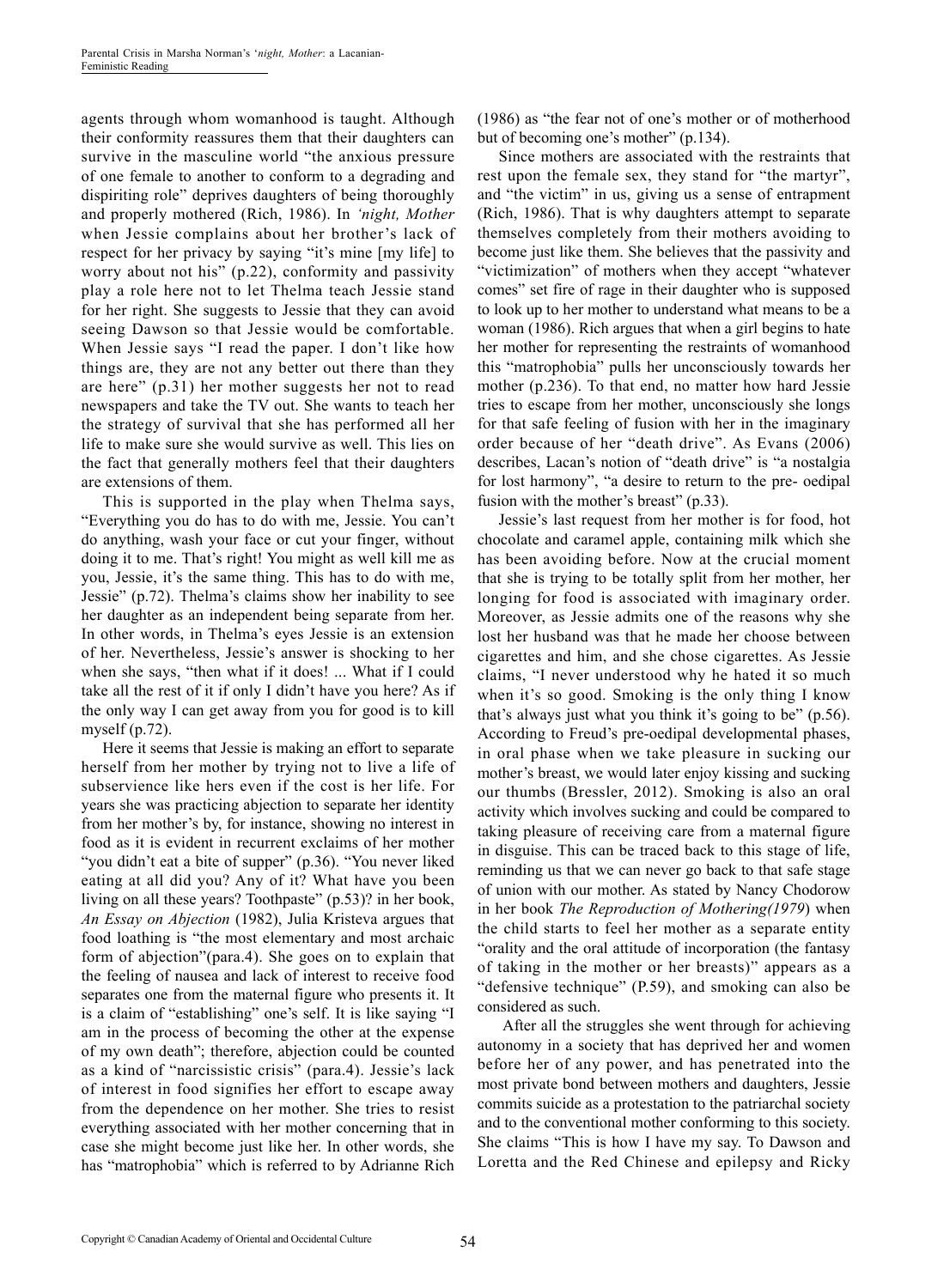and Cecil and you. And me. And hope. I say no! Just let me go easy, Mama" (p.75). Understanding the depth of her daughter's despair and the part she played in it unconsciously, Thelma finally confesses, "Forgive me. I thought you were mine" (p.89).

#### **2. SYMBOLIC ORDER: THE REALM OF THE PATRIARCH**

When it comes to symbolic order and the recognition of father as the great patriarch, Lacan focuses on distinguishing between imaginary, symbolic, and real father. According to Evans (2006), the "symbolic father" is not a real being, but the "paternal function", "the fundamental element in the structure of symbolic order", or "the name of the father" (p.62). The "imaginary father" can fluctuate between two extremes "the ideal father" who resembles god-like figures, or a father "who has fucked the kid up" by "imposing incest taboos on his son", and depriving his girl of having phallus. He is "the agent of privation". In both cases he is "an omnipotent figure", and the real father is the biological father (p.63). In Evans' reading of Lacan's doctoral dissertation in finding the cause for psychosis, "the exclusion of the father" from the family structure is recognized as a major reason. He concludes by putting paramount importance on the fact that by father Lacan means the symbolic father (2006). Since "Psychosis can lead to substituting symbolic father with imaginary father, Evans believes that Lacan turned the notion of "delusion" which was recognized as an illness on its head, claiming it is not only an "illness", but also a "cure" by the psychotic person who lacks the name of the father or the symbolic father and fills his/her need by finding a substitute (p.63).

In the play, although Jessie believes that she shared a strong bond with her father, there is still a clue of his father's dominance. As Thelma quotes "He felt sorry for you too Jessie, don't kid yourself about that. He said you were a runt, and he said it from the day you were born and he said you didn't have a chance" (p.49). Looking at the way Jessie's father talks about her daughter shows not only his underestimation of his baby girl, but also his dominance over her. Reading the play, it can be understood that Jessie was attached to her father and eager to follow in his footsteps, but the father she loves is not the symbolic or the real father; rather the substitute of the symbolic father as she has imagined in her mind, that is, the ideal father that she loves. As a result, the absence of the symbolic father has driven her to delusion, and as a cure she has substituted the symbolic with an imaginary father whom she immensely cherishes. As Thelma tells her "you loved him enough for both of us. You followed him around like some..." (p.7). Thelma believes that Jessie loved her father so much that his death has set fire of rage inside her. She says: "He died, and left you stuck with me and you are mad about it" (p.49).

Thelma believes that Jessie's disease was inherited by her father just like her green eyes and straight hair (p.69). Not only does she look like her father, Jessie also acts like him since she recognizes him as the role model she must follow. During the course of the play, it is shown in the conversation between Thelma and Jessie that Jessie's silence and awkwardness is also a trait which was visible in her father. As Thelma says: "Agnes gets more talk out of birds than I get from the two of you." (p.48). Even after her father's death Jessie is still living with his shadow. She used to keep his books, and searches for his gun to kill herself though she had Cecil's gun. She says "I want to hang a big sign around my neck, like Daddy's on the barn. Gone fishing" (p.27). Jessie's decision to kill herself could be somehow an empowered version of his father's refusal to take an active role in the life he didn't like, and use of fishing as an excuse to get away from it.

According to Thelma Jessie's dad never went fishing. She just parked his car near the lake, chewing tobaccos, and looking at the lake (p.49). A group of men along with Dawson has also approved of this fact. We know that he was in a loveless marriage with Thelma, a marriage in which his expectations never came true. He was so reluctant towards his wife that even in his deathbed he refused to talk to her; yet, he never ended the marriage or had the courage to change the course of his life. He just endured his situation by underestimating his wife and refusing to talk to her. It is as if by exerting his power over his wife, he is maintaining his power in society. Compared to her father, Jessie doesn't like her life either. She is a woman in a male dominated society who has watched her beloved father dying. Her husband has walked away from her and her only son has gone awry. She has had epilepsy her whole life, and is an awkward antisocial person who barely leaves the house. Thus, she has never played an active role in her life; however, she has autonomy over one thing, and that is how, when, and where she ends her life. Her suicide can serve as an empowered substitute for her father's passivity in a stronger and more autonomous fashion. This could also point to the way in which Norman characterizes her female characters, who in spite of harsh realities of their existence, act in a more powerful way than men do.

All in all, Jessie's reluctance to distinguish the oppressive nature of her father's power over her and substituting the reality with an imaginary loving father as a cure for her psychosis make her follow in his footsteps which lead her to self-destruction. The other important part he played in Jessie's suicide was his marginalization of Thelma by devaluing her and making her see her womanhood as inferior to exert his domination. Thelma unconsciously transfers this version of womanhood to her daughter which she finds inadequate to carry on with her life.